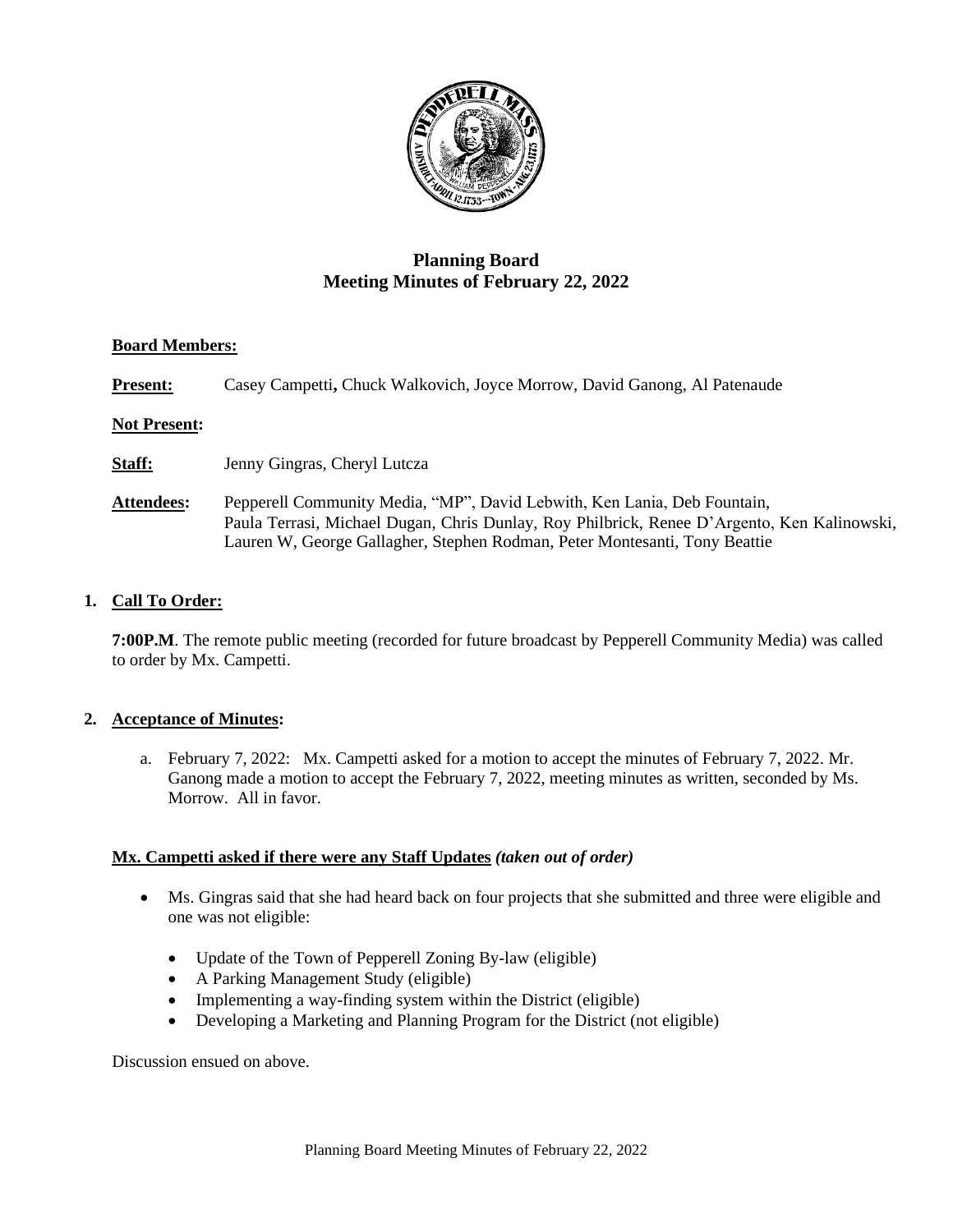# **3. 7:05P.M. – Public Hearing on Special Permit Application (SP-2022-01): 110 South Road (Robinson Hollow, LLC) Requesting to Allow a Sign:**

Mx. Campetti opened the public hearing at 7:06p.m.

Ms. Morrow read the Notice of Public Hearing into the record.

Mx. Campetti gave an overview of the requested relief, a temporary real estate sign. The size of the sign is larger than what is allowed by right.

George Gallagher, Habitat Communities and Robinson Hollow, LLC, addressed the Board and provided an overview of the application as follows:

- They are in the process of developing the road and would like to put up a marketing sign, which will come down when the lots are all sold. The sign will not be illuminated. He has reached out to MA DOT regarding moving the sign out of the right-of-way.
- A screen share of the sign and application were shown, and Mr. Gallagher provided an explanation stating that it makes sense to move the sign to the other side of the road and remove it from the town-owned property.
- They do a typical sign (shows image), that is professional sold and will be removed once all the homes have been sold. The homes are not officially on the market yet, but there is a lot of interest in the development.

Ms. Gingras said that the only official comments were from Paula Terrasi, Conservation Administrator. Ms. Terrassi addressed the Board and said that this isn't a conservation issue, but more of a DPW issue, because it is on Route 119, which is a state highway. The Town land is on both sides of the roadway of the access to Robinson Hollow and she requested that Mr. Gallagher make sure that MA DOT is okay with that. Mr. Gallagher said he had reached out to MA DOT and is waiting for an answer as to whether a permit will be required.

Mx. Campetti asked if the Board Members had any questions:

Ms. Morrow said that this is straightforward and temporary for the sale of the homes, and she did not have any issues or questions.

Mr. Patenaude, Mr. Walkovich and Mr. Ganong did not have any questions.

Mx. Campetti asked what the total height of the sign/post would be. Mr. Gallagher responded and said that the post is probably six feet. The sign is 36 inches from the ground to the sign, so seven feet overall.

Mx. Campetti asked if the sign was moved to the other side of the road, how far back from the road would it need to be to stay out of the right-of-way. Mr. Gallagher said it would go somewhere between the parking area and the right-of-way.

Ms. Gingras read her staff analysis relative to this application/hearing.

Mx. Campetti asked if there were any public comments. None.

Mx. Campetti asked Ms. Gingras if the Board needed to address any waivers. Ms. Gingras said no.

Ms. Morrow asked if the sign was illuminated. Mr. Gallagher said the sign is not illuminated.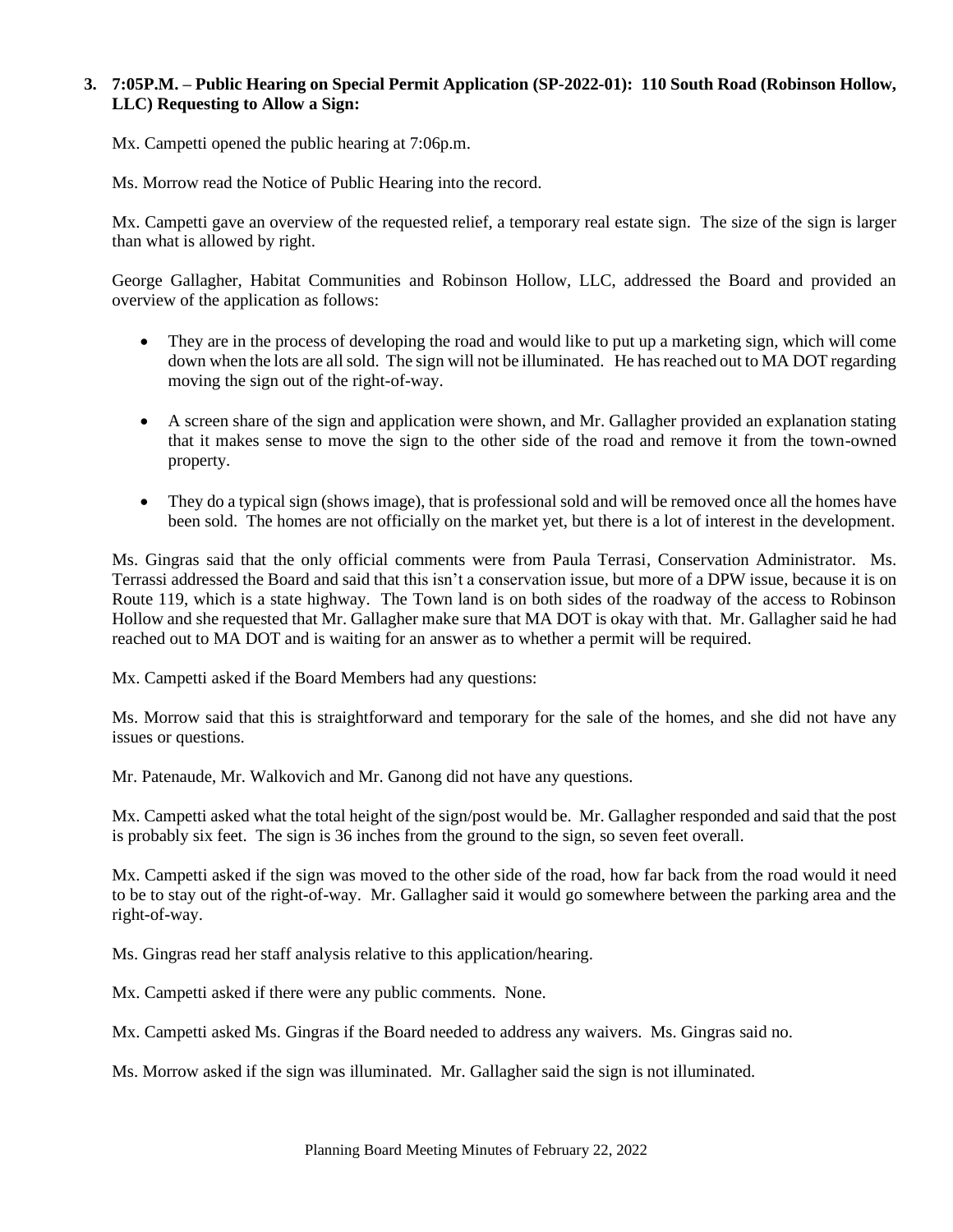Mx. Campetti asked if the Board had all of the information, they need to have a discussion. Mr. Walkovich said the conditions outlined by Ms. Gingras are appropriate. Ms. Morrow, Mr. Patenaude and Mr. Ganong concurred. Mx. Campetti said the conditions were reasonable, however which side of the road the sign will be on is a little up in the air. She asked the Board Members how they wanted to deal with the location issue. Mr. Patenaude said as long as we identify they are within their property ownership, 10-feet back from their property line should be sufficient, so there shouldn't be any sight issues. Mx. Campetti agreed. Mx. Campetti suggested language be added that when the sign is removed after all the homes have been sold, that the Applicant restore the ground surface where the sign was located, all of the Board Members agreed with this. Discussion ensued.

Mx. Campetti asked for a motion to close the public hearing. So moved by Mr. Patenaude, seconded by Ms. Morrow. All in favor. None opposed.

Mx. Campetti asked for a motion to grant the Special Permit for erection of a temporary sign for Robinson Hollow at 110 South Road as per the Conditions written and discussed. So moved by Mr. Patenaude, seconded by Ms. Morrow.

#### **Roll Call Vote taken as follows:**

| Ms. Morrow:    | Aye |
|----------------|-----|
| Mr. Walkovich: | Aye |
| Mr. Patenaude: | Aye |
| Mr. Ganong:    | Aye |
| Mx. Campetti:  | Aye |

All in favor

# **4. Action Item:**

a. Minor Modification Determination for Special Permit SP-2020-002 – Common Driveway 1-4 Chamberlain Way (Complete Home Improvement – Peter Montesanti)

Ms. Campetti explained this is an Action Item to determine whether a proposed change to the Site Plan is a minor or major change, which would put some other actions into motion. She further explained that this is not a public hearing, rather a simple Planning Board decision to be made on this. She said that the Board is pretty limited on the scope of making the call on whether this is major or minor.

Ms. Morrow said that based on the information she has seen, as well as a visit to the property, she is uncomfortable making a determination at this time, and would like to see the weather and site conditions more stabilized. She further explained that she would like to see a site visit with the Applicant and the Town Engineer. Mx. Campetti asked Ms. Morrow if this is based on completion of the Special Permit and the Bond, or if this is just for the plan change. Ms. Morrow said yes, as the ground is still frozen, and she is not comfortable with the overall changes to make a determination.

Mr. Patenaude asked if it would be appropriate to hear the comments from the Ken Kalinowski (Town Engineer), based on his review, as those are critical in determining if this is minor or major. Mx. Campetti agreed.

Mx. Campetti thanked Mr. Kalinowski for his written comments and photos and invited him to address the Board.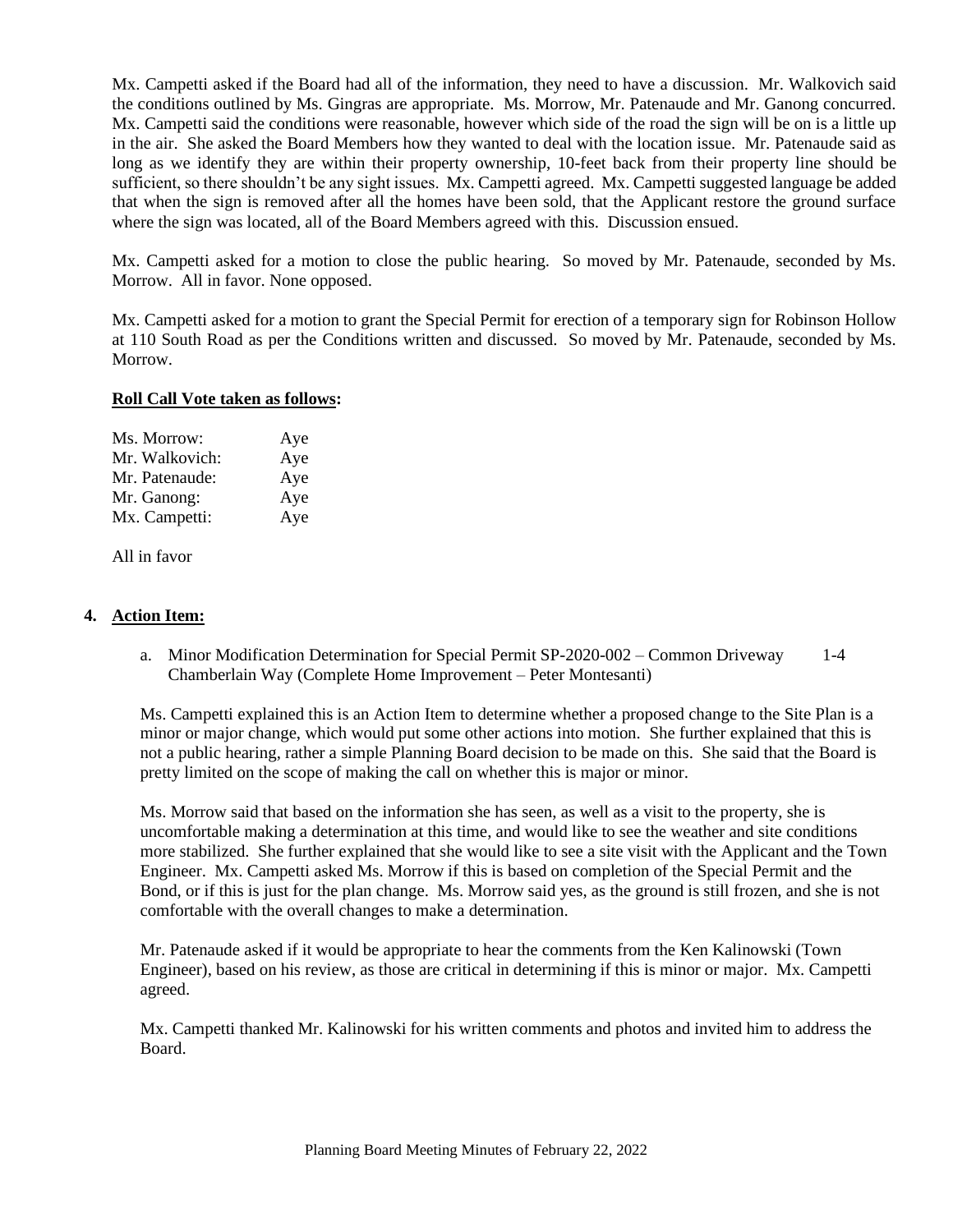Mr. Kalinowski addressed the Board and said they visited the site today. He provided an overview of what was assessed at the property and photos taken at the site (via screen share). Mr. Kalinowski said he has questions on calculations and new-found surface water runoff, and if it was accounted for in the initial existing conditions. He would like to see a plan stamped by a certified engineer. Discussion ensued between Mr. Kalinowski and the Board Members regarding the plans shown on the screen share.

Mr. Patenaude said that he sees a big break between the break swale and the retention pond in the middle section of the plan. Discussion ensued. Mr. Kalinowski said there is water coming out of everywhere and it is frozen. Discussion ensued. Mr. Kalinowski explained to the Board what he sees in the plan shown on the screen what is different from what he saw on-site, and his concerns for now and the future. Mr. Kalinowski said that he did not know if the Fire Chief has been out to the site recently to see the overflow and freezing and if it would impact access for emergency vehicles. Mr. Kalinowski discussed contouring of swale and drainage concerns/issues. He further explained that this site tends to run wetter than drier, and could it cause safety concerns.

Mr. Patenaude asked about the small interceptor swale being able to catch everything above it. With the ground freezing and the heavy rains there is a lot trying to be intercepted by a frozen swale, and that is one of his biggest concerns. He said he is concerned with this being labeled as minor and that he feels a lot of things need to be clarified. Mr. Patenaude asked Ms. Gingras if the minor vs major determination would allow the Board to obtain additional information. Mx. Campetti agreed and said we have some known data gaps that we could ask to be put on a new plan, however, would this be enough to make a determination.

Mr. Ganong asked to share his screen with the photos showing the swale. He said that there was significant rain and flash freezing but this doesn't appear to be deep enough to consistently runoff the hill. If there is an ongoing excessive amount of water coming down, there is no real catch as to how it is going to flow. If there is an ongoing, large flow of water, there is a concern with maintaining this after the fact. There is some concern with overflow of water washing out and nothing to stop it from flowing. Mr. Kalinowski said they are not finished with one of the basins yet, so what you see there may not be the final design. Mr. Kalinowski said that if the upper swale ever let go, with erosion out there right now, it could breach, and this is something that we would not want to saddle the homeowners with.

Mr. Patenaude asked if it would be possible to ask the Applicant and Engineer to provide the information Mr. Kalinowski is suggesting before the Board makes a determination. Mx. Campetti said that is what she would personally feel most comfortable with and that the Board isn't asking for extra, this should be on any plan. She further said that the Board has to balance what they see on the ground and what they see on the plans and getting that extra information would be a good start for the Board. Discussion ensued.

Mx. Campetti said the suggestion on the table is the Board doesn't have all the information they need to have a robust conversation on whether this is minor or major. Ms. Morrow agreed. Mr. Walkovich agreed.

Mx. Campetti asked Mr. Lania if he had any thoughts on what it would take to provide the Board with all of the information. Mr. Lania addressed the Board and said he had no problem providing the Board with whatever they need to make a minor/major determination. He said that he has discussed with Mr. Kalinowski and would be happy to meet out on the site with whoever would like to do that. He said that the volume of the amount of day-lighted ground water is tough to estimate. There are definitely modifications that need to be done and many change that need to happen, but it doesn't stray us very far from the initial project. Ultimately, he will have no problem working with the Town and the Planning Board to get to where they need to be to make a decision on whether this is major or minor.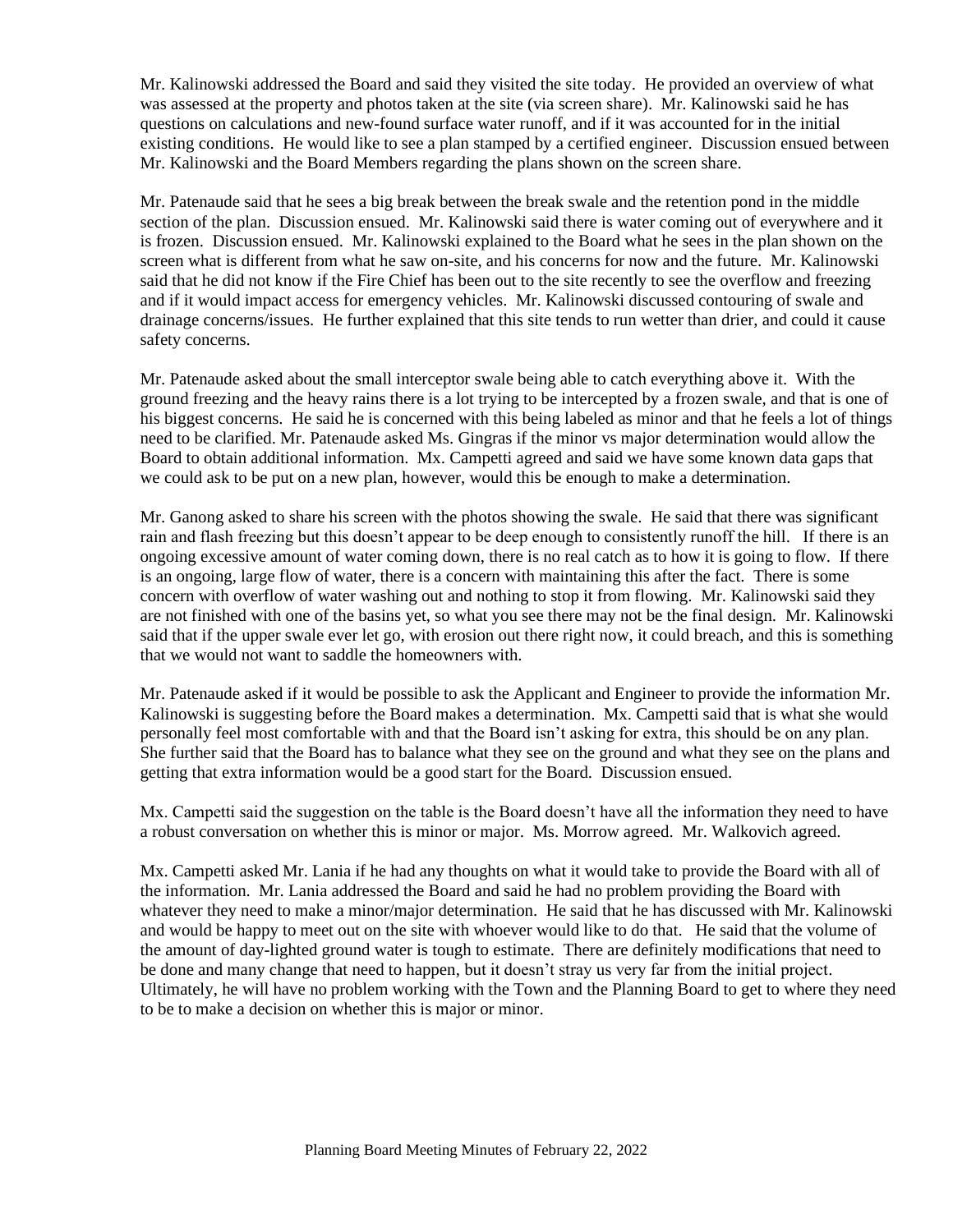Mr. Lania explained that one of the items they are concerned with is the house that is constructed and ready to be occupied (lot 8), for which bond money was put up in good faith, and they were hoping to get some clarification on that to expedite that scenario. Mx. Campetti said the Board is not taking up bond question and nothing has changed since that hearing. We are dealing with a different issue tonight with the same project, the major and minor issues.

Mx. Campetti said the that the Board's next meetings are on March 7, 2022 and March 21, 2022. She asked Mr. Lania if the requested items could get back to Board to allow for review time. Mr. Lania said they would be ready for the March 7, 2022 meeting. Mx. Campetti explained that the Board has a narrow scope here and need to stick to what's on the agenda. Mx. Campetti said that the Board would need to have the materials by February 28th. Mr. Lania said he would have them to the Board by the end of the day on February 28<sup>th</sup>.

Mx. Campetti asked for a motion to continue this matter. Mr. Patenaude made a motion to continue to March 7, 2022, seconded by Mr. Walkovich. All in favor. None opposed.

# **5. Reports/Correspondence/Discussion:** *(Matters may arise that the Chair didn't reasonably anticipate)*

# a. Stormwater Regulations Review:

Ms. Gingras said she is waiting on Town Counsel for comments and asked if the Board had any additional comments. None. Mx. Campetti asked if they could adopt the regulations once Town Counsel approves. Ms. Gingras said once she gets comments back from Town Counsel it would go onto an agenda for the Board to approve.

# a. NMCOG Update/DLTA Funding Request:

Mr. Walkovich said NMCOG met last Wednesday. They are still in search of an Executive Director. It was a brief meeting. There was a letter sent out for awarding of the DLTA. 175 Hours in funding were awarded in total. Ms. Gingras said they awarded 175 hours of technical assistance for 40R Zoning Analysis (RR Square area and a little further out) to write a zoning by law (60 hours). The second project is to update the Planning Board Subdivision and Site Plan regulations (115 hours). Mr. Walkovich said that we get a lot of assistance from NMCOG for the money we pay in dues. Mx. Campetti discussed timeframes and said that having a clearer set of timeframes and how time would get broken up would provide a better understanding for the Board. Mr. Walkovich agreed. Ms. Morrow asked if NMCOG provides the Town a record of how much time is spent. Mr. Walkovich said they keep records, but not sure if they provide them to the Town. Ms. Morrow asked if we could request that. Discussion ensued.

#### b. Master Plan Implementation Team Update:

Mr. Walkovich said they have been meeting almost every Monday. Deb Fountain has sent out the request for status information and once we receive and compile it, he will give the Board an update. Goal is to present the status report to the Planning Board for review and approval so they can present it at Town Meeting.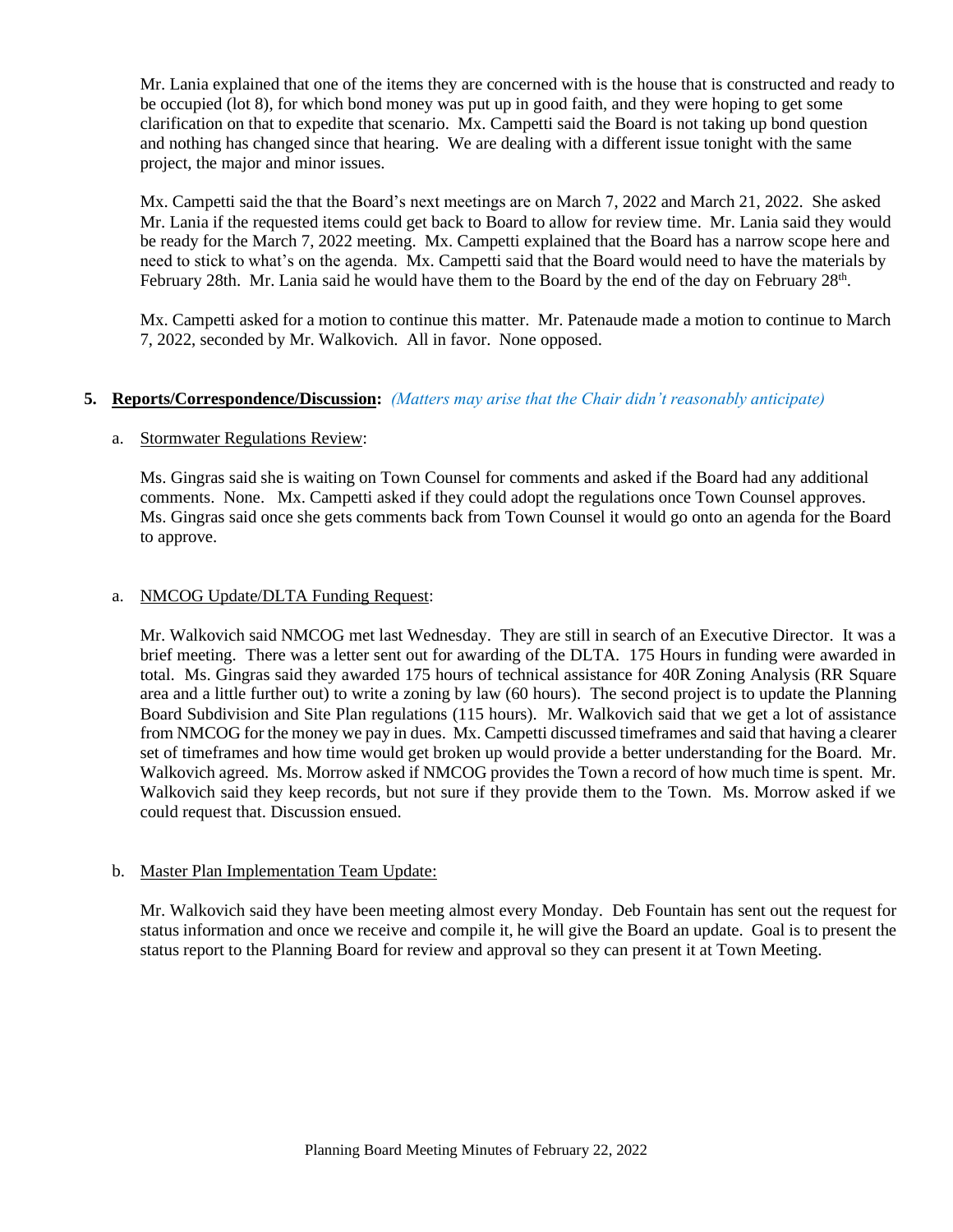#### c. MPIT Budget Request:

Mr. Walkovich said that any Department, Commission or Board that is looking for funding needs to get a request out. Reminders have been sent out to them.

#### d. Adaptive Reuse Overlay District Review:

Ms. Gingras said they received some feedback from the Fitz Collaborative, and she asked if the Board could review it and provide her with feedback. Ms. Morrow said she didn't have a problem with any of those. Mr. Walkovich said he was fine with it as well. Mx. Campetti said that she thought they were good additions. Ms. Gingras said they are not substantially different from what is in there. She wants to be clear with bylaw and types of additions they would allow. Mr. Patenaude said it would update the definitions to a 2022 standard of how businesses are being run. Ms. Gingras said these have been sent out to all Boards and Department. Discussion ensued regarding the timelines for the legal notices for both the AROD and the IZ. Ms. Gingras proposed having the first public hearings on these articles on April 4, 2022 (instead of March 21, 2022) and to publish both articles in the newspaper at the same time. Discussion ensued among the Board Members on this. Mr. Patenaude asked if the Board could meet earlier, at 6:00p.m., on April 4<sup>th</sup>, if possible. Mx. Campetti agreed with publishing the legal notices together and starting the April  $4<sup>th</sup>$  meeting at 6:00p.m. Ms. Morrow agreed. Discussion ensued.

#### e. IZ Bylaw Review

Ms. Gingras said that there have been some proposed revisions and the Affordable Housing commission will be meeting on their revisions before the next Planning Board meeting on March 7<sup>th</sup>. and the Board can have a discussion on that on March 7<sup>th</sup>. After that it will need to be sent to Town Counsel.

#### f. Budget Proposal for FY2023

Ms. Gingras said that she has the Planning Board's proposed FY2023 Budget presentation meeting, with the Finance Committee, on March 3, 2022 at 7:00p.m., and she will be presenting the proposed Planning Office budget. She went over some of the details and said that we will be asking for an additional four hours of administrative support (for Chery Lutcza), explaining that we either have to go down to 24 hours per week or up to 28 hours per week. She said that Ms. Lutcza is also provides administrative support to the Zoning Board of Appeals, however we are considered one office now, so we will be requesting 18 hours of administrative support for the Planning Office and 10 hours of administrative support for the ZBA Office. Ms. Gingras then provided an overview of the FY2023 Budget Request (via screen share) and provided details on the various line items in the proposed budget. She said that if the Board Members had any questions, she would be happy to answer them.

# g. Staff Updates:

Ms. Gingras said that she had heard back on the One Stop for Growth EOI, and the proposals submitted were approved as a digital submission item: Update to Pepperell Zoning Bylaw re-write; Parking Management Study (for Railroad Square and the Main St corridor); and Railroad Square adding in some benches and planters. She received feedback on the One Stop for Growth. She wants to focus on applying for update to the Zoning Bylaws because that is the key to a lot of the items in the Master Plan that we've discussed. Mr. Walkovich said it would take a very long time to do it a little bit at a time.